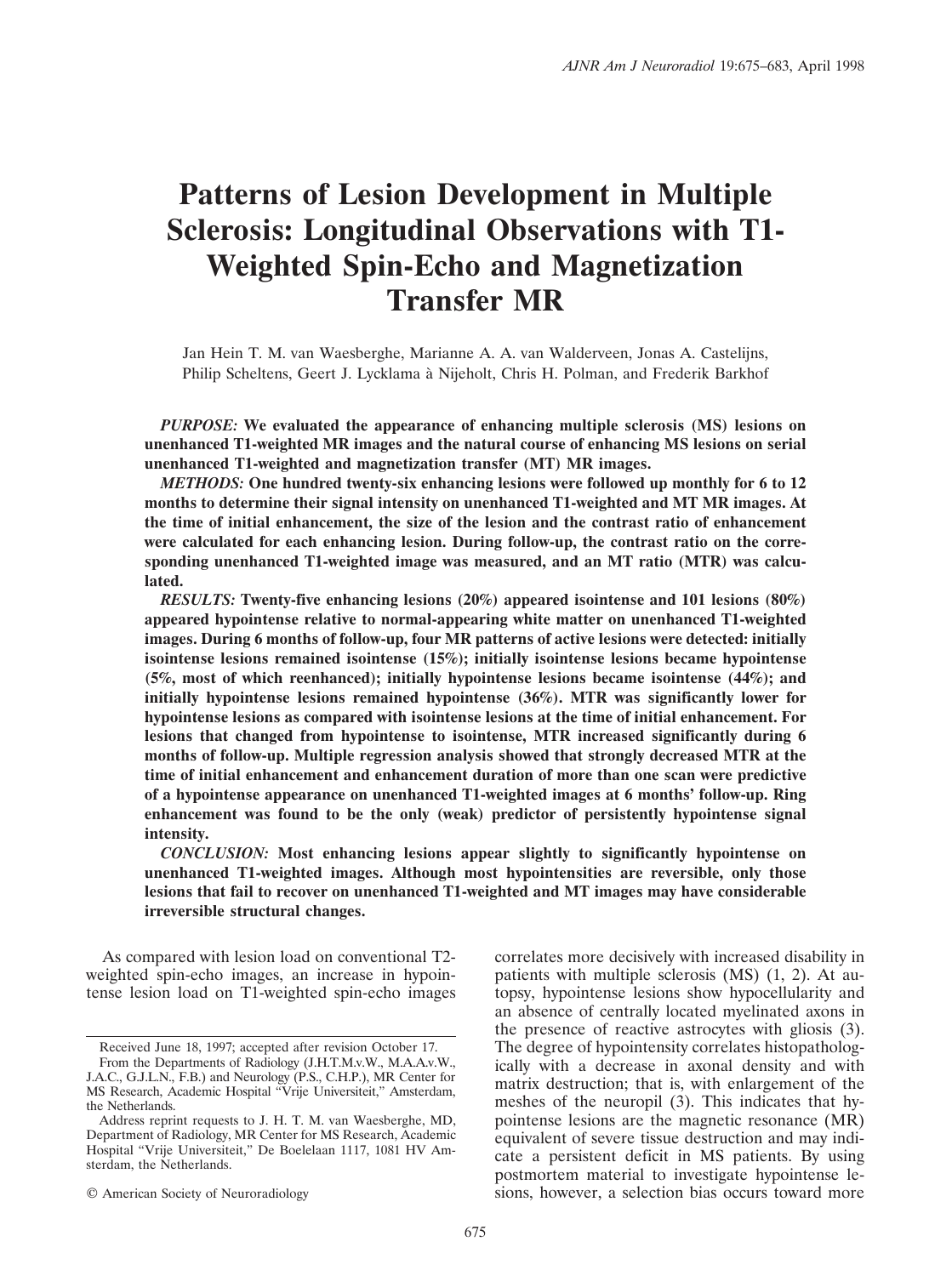chronic and severe MS lesions, although no information is available as to their initial development. In addition to these chronic hypointense lesions, lesion hypointensity has also been reported to occur acutely at the time of initial enhancement (4).

Contrast-enhanced MR imaging is a sensitive indicator of disease activity in MS patients. Pathologically, contrast-enhancement marks the acute inflammatory phase of lesion development (5, 6). On noncontrast T1-weighted spin-echo MR images, these enhancing lesions may appear either isointense or hypointense relative to surrounding normal-appearing white matter (4). The magnetization transfer ratio (MTR), which can be used to quantify the integrity of (myelinated) white matter (7, 8), is reported to be lower in enhancing lesions that were hypointense on noncontrast T1-weighted MR images as compared with enhancing lesions that had an isointense appearance on noncontrast T1-weighted images (4). These acute hypointense lesions may correspond to demyelination, as MTR values are reported to decrease only slightly with edema but more strongly with severe demyelination and axonal loss (7, 8). In addition, serial MT imaging has shown that MTR values of enhancing lesions may have the potential to revert to normal on follow-up examinations (9–11), a process that is suggested to be related to remyelination. In these studies, however, no longitudinal observations were made of the hypointense appearance of the lesions; moreover, the number of lesions investigated in those longitudinal MT studies was small, ranging from eight to 15.

The purpose of this study was to evaluate the MR appearance of enhancing MS lesions on unenhanced T1-weighted images in a larger sample and to evaluate the natural course of active MS lesions on serial unenhanced T1-weighted and MT MR images.

## **Methods**

Eleven patients (one man and 10 women, 18 to 38 years old) were recruited from the outpatient clinic of our hospital. All patients had clinically definite MS (eight with relapsing-remitting and three with secondary-progressive disease) with a duration ranging from 1 to 17 years. Expanded disability status scale (EDSS) scores for these patients ranged from 1.0 to 7.0. Informed consent was obtained from all patients, and the protocol was approved by the institutional review board.

#### *MR Imaging Protocol*

MR imaging was performed monthly during a 1-year period on a 1.5-T unit. After 6 months, our MR unit was upgraded, but the same field strength was maintained. On both units, MR imaging included the following pulse sequences: T2-weighted fast spin-echo (2850/19–95/1 [repetition time/echo time/excitations]), unenhanced T1-weighted spin-echo (500/15/2), and contrast-enhanced (0.1 mmol/kg; scan delay, 5 minutes) T1 weighted spin-echo (500/15/2). In addition, spoiled gradientecho two-dimensional sequences (600/12/2) were performed with a flip angle of 20°, with and without a gaussian-shaped off-resonance  $(-1.5 \text{ kHz})$  presaturation pulse. For all MR sequences, we used a section thickness of 5 mm, a pixel size of approximately  $1 \times 1$  mm, and an interleaved scan mode with an intersection gap of 5 mm to obtain  $2 \times 12$  sections, resulting in

24 contiguous sections covering the whole brain. Accurate monthly repositioning was achieved by using internal landmarks. For angulation, the line connecting the inferior border of the pituitary gland and the fastigium of the fourth ventricle was used, and the Z center was aligned to the caudal border of the splenium of the corpus callosum. MTR maps were calculated by using the expression  $(M_o-M_s)/M_o$ , where M<sub>o</sub> stands for signal intensity from unprepared sequences and  $M<sub>s</sub>$  for signal intensity from MT-presaturated pulses. Because the design of the MT pulse sequences was altered after the upgrade, 10 control subjects were imaged: during the first 6 months, duration was 12.8 milliseconds, bandwidth was 250 Hz, and flip angle off-resonance pulse was 1000°, as developed by Dousset et al (7); after the upgrade, duration was 7.6 milliseconds, bandwidth was 250 Hz, and flip angle was 500°, with the standard MT option (no modification was possible). For the first 6 months, the mean MTR of white matter was 0.495 (SD, 0.004); after the upgrade, it was 0.306 (SD, 0.006). The calculated correction factor (1.62) was multiplied with the MTR values from the upgraded system to compensate for the MTR difference between the sequences, assuming a linear relationship between both MTR values for white matter (12).

#### *Image Analysis*

In stage 1 of the image analysis, all enhancing lesions (hereafter referred to as active lesions) were marked on the hard copy. In comparison with surrounding normal-appearing white matter, the appearance of active lesions on noncontrast T1 weighted spin-echo images was classified visually by two readers in consensus as isointense or hypointense. Active lesions were further divided into two groups on the basis of configuration of enhancement: nodular-enhancing lesions and ringenhancing lesions. Ring-enhancing lesions were defined as those with no enhancement in the center. In addition, lesions with an enhancement duration of at least two scans were followed up for changes in enhancement pattern (nodular or ring enhancing). For all active lesions, the corresponding T2 weighted images were analyzed as to whether a T2 lesion was present at the time of initial enhancement and 1 month before enhancement. All lesions with a follow-up of at least 6 months were classified according to change in appearance on unenhanced T1-weighted images and change in MTR over time.

In stage 2, all active lesions with a follow-up of at least 6 months were selected for further computer-assisted analysis, which included calculation of the contrast ratio on enhanced images (enhanced-CR), size of enhancement, contrast ratio on unenhanced T1-weighted images (T1-CR), and MTR. Enhanced-CR and T1-CR were defined in relation to signal intensity (SI) of surrounding normal-appearing white matter. Enhanced-CR was defined as SI of the enhancing lesion divided by SI of the white matter. T1-CR was defined by the ratio SI of the corresponding area on an unenhanced T1-weighted image (either hypointense or isointense) divided by SI of the white matter. SI of an enhancing lesion was measured as the mean SI of all pixels within the borders of an enhancing lesion. SI of lesions for T1-CR was measured as the mean SI of all pixels within the border of the corresponding hypointense lesion or corresponding white matter. SI of white matter was measured as the mean SI of two rectangular regions of interest neighboring the lesion, each having an area of at least 10 mm<sup>2</sup>. Size of enhancement was measured with a local seed-growing method using home-developed software (1), which connected all pixels with increased SI on the basis of local thresholding. MTR of lesions was calculated by the mean MTR of all pixels within a lesion. At monthly follow-up studies, T1-CR, size, MTR, and duration of enhancement of initially active lesions were obtained. Duration of enhancement was determined by the number of consecutive monthly scans that showed enhancement.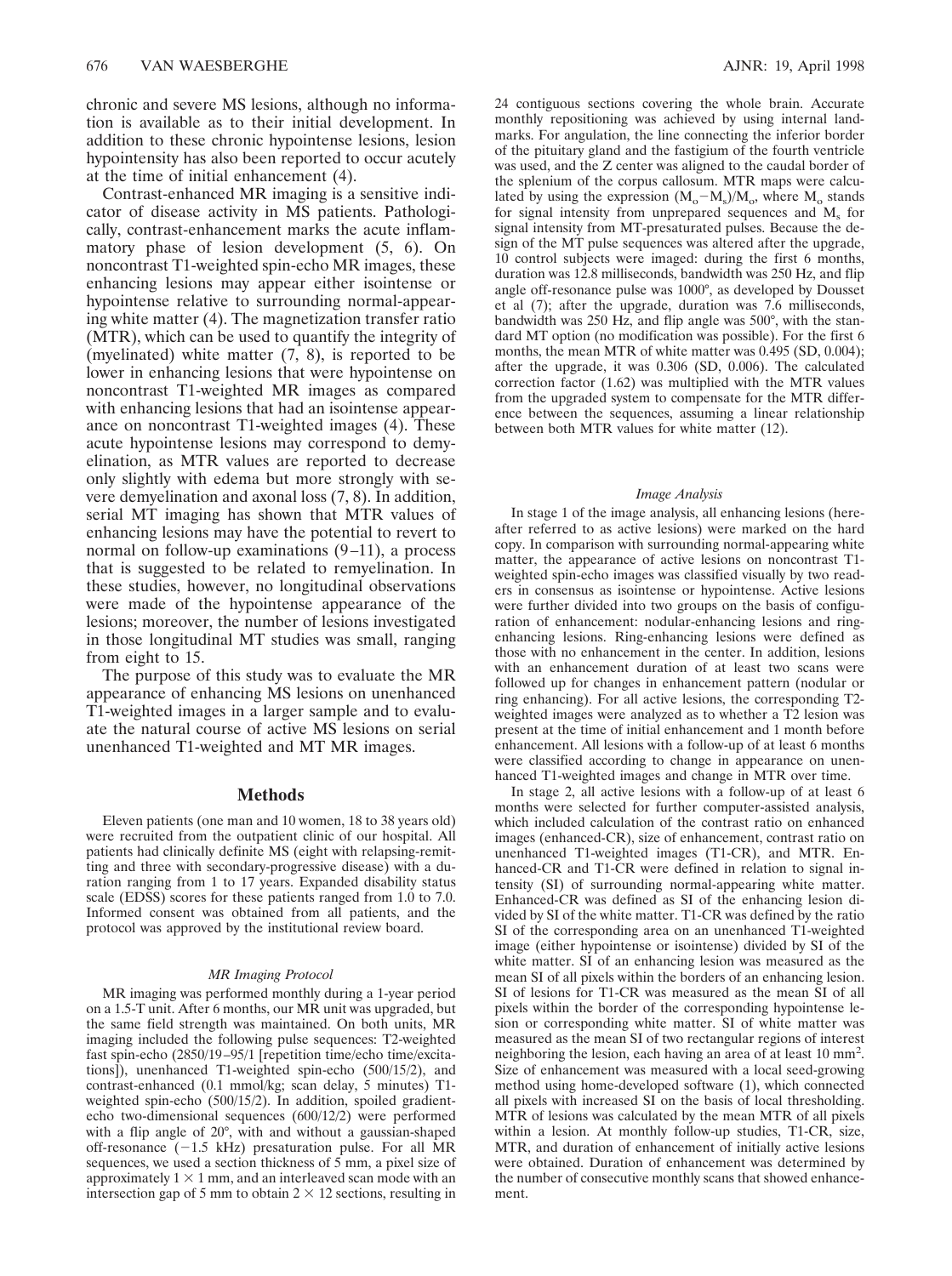**TABLE 1: Median (IQR) degree of hypointensity (T1-CR), level of enhancement (enhanced-CR), size of enhancement, and MTR of lesions at** time of initial enhancement, stratified for pattern of appearance on unenhanced T<sub>1</sub>-weighted images

| Signal Intensity | No. of Lesions | Enhanced-CR (range) | Size, $mm^2$ (range) | $T1-CR$ (range)   | MTR (range)         |
|------------------|----------------|---------------------|----------------------|-------------------|---------------------|
| Isointense       | 101            | $1.13(1.08-1.16)$   | $6(5-10)$            | $0.96(0.92-0.99)$ | $0.43(0.41-0.45)$   |
| Hypointense      |                | $1.19(1.14 - 1.27)$ | $12(8-25)$           | $0.88(0.79-0.92)$ | $0.38(0.34 - 0.41)$ |

Note.—IQR indicates interquartile (25% to 75%) range; enhanced-CR, enhanced contrast ratio;  $T_1$ -CR, unenhanced contrast ratio; and MTR, magnetization transfer ratio. Compared with isointense lesions, enhanced-CR ( $F_{1,126} = 12.36$ ) and size of enhancing lesions ( $F_{1,126} = 9.37$ ) were significantly higher and MTR (F<sub>1,126</sub> = 28,89) and T<sub>1</sub>-CR (F<sub>1,126</sub> = 25,71) of lesions were significantly lower in hypointense lesions (all *P* values < .01).

#### *Statistical Analysis*

Differences in values of enhanced-CR, T1-CR, size, and MTR for appearance on unenhanced T1-weighted images were tested using a multifactorial analysis of variance (ANOVA) model (F is the variance ratio). Within subgroups, Wilcoxon's matched-pairs signed-rank test (Z is the variance ratio) was used. Association of contrast parameters, size, and MTR at the time of initial enhancement were assessed using the two-tailed Spearman's rank correlation coefficient (*r*). Multiple regression analysis (forward and backward stepwise methods) was used to examine which MR parameters influence T1-CR at the time of initial enhancement and after 6 months of follow-up (dependent variables). At the time of initial enhancement, independent variables investigated were enhanced-CR, size of lesions, MTR, and pattern of enhancement. At 6 months' follow-up, MTR, enhanced-CR, and size of lesions at the time of initial enhancement, as well as duration and pattern of enhancement, were investigated as independent variables. Logistic regression analyses (forward and backward stepwise methods) were used to estimate the relative weight of MR parameters for persistence of the hypointense appearance of lesions (dependent variable) during 6 months of follow-up. Independent variables investigated were MTR, enhanced-CR, and size of lesions at the time of initial enhancement, as well as duration and pattern of enhancement.

## **Results**

# *Findings at the Time of Initial Enhancement*

In total, 231 active lesions were detected during the 12 months of follow-up. A follow-up period of at least 6 months was available for 126 active lesions. Of these 126 lesions, 91 were located in the white matter (of which 18 were adjacent to the ventricles), 32 were either touching (the majority) or completely within the cortex, and three were infratentorial. Twenty-five lesions (20%) appeared isointense and 101 lesions (80%) appeared hypointense. Enhanced-CR, size, T1-CR, and MTR values of the lesions at the time of initial enhancement, stratified for appearance on noncontrast T1-weighted images, are reported in Table 1. As compared with isointense lesions, hypointense lesions had a significantly higher enhanced-CR and larger size, whereas MTR and T1-CR were significantly lower (Table 1). For isointense lesions, MTR was significantly lower relative to the corresponding area of normal-appearing white matter (mean, 0.473; range, 0.43 to 0.51) 1 month before enhancement  $(Z = -4.29; P < .01)$ .

Twelve lesions (10%) showed ring enhancement and 114 (90%) showed nodular enhancement. All ring-enhancing lesions were hypointense. Compared with nodular-enhancing lesions, ring-enhancing lesions had significantly lower MTR (0.39 versus 0.31,  $F_{1,126} = 30.24, P < .01$ ), significantly greater enhancement (27.8 versus  $15.2 \text{ mm}^2$ ,  $F_{1,126} = 7.21, P < .01$ ), and significantly lower T1-CR (0.83 versus 0.88,  $F_{1,126}$ )  $= 4.57, P < .04$ ). No distinction could be made between isointense and hypointense appearance and location of active lesions in the brain.

For all 126 lesions, T1-CR correlated significantly  $(P < .01)$  with size of enhancing lesion  $(r = -.61)$ , MTR  $(r = .61)$ , and enhanced-CR  $(r = -.34)$ . MTR correlated significantly ( $P < .01$ ) with size of lesion  $(r = -.68)$  and with enhanced-CR  $(r = -.35)$ . As for MR parameters that predict a hypointense appearance on the initial MR examination, multiple regression analysis yielded a model with a multiple  $R^2$  of .53. The MR parameters included in the model were MTR (T = 7.54,  $P < .001$ ) and size of enhancement  $(T = -2.67, P < .01)$ . When MTR was left out of the equation, enhanced-CR  $(T = -2.18, P < .04)$  could be added to the model  $(R^2 = .33; \text{ size of enhance-}$ ment,  $T = -6.38$ ;  $P < .01$ ). All lesions with an enhancement size of more than  $20 \text{ mm}^2$  (n = 34) were hypointense. In contrast, only 67 (73%) of 92 active lesions with a size equal to or less than  $20 \text{ mm}^2$  were hypointense. In those lesions with an enhancement size of more than 20  $mm^2$ , MTR was significantly lower ( $F_{1,126} = 55.01, P < .01$ ) than that of lesions with an enhancement size of less than 20 mm<sup>2</sup>.

# *Follow-up Findings and Relationship between Baseline and Follow-up Parameters*

For 78 lesions, enhancement was visible on only one scan, for 38 lesions it was visible on two consecutive scans, for five lesions on three scans, for three lesions on four scans, for one lesion on five scans, and for one lesion on six scans. During 6 months of followup, 19 of 25 initially isointense lesions remained isointense (six lesions became hypointense, of which four showed reenhancement). Forty-five of 101 initially hypointense lesions remained hypointense, while 56 lesions became isointense, most (86%) after 1 or 2 months. For persistently isointense lesions and for lesions that changed from hypointense to isointense, MTR increased significantly ( $Z = -2.59$  and  $Z =$  $-5.63$ , respectively; both *P* values < .01) (Figs 1 and 2). However, MTR was still significantly lower than the corresponding area of white matter at the MR examination 1 month before enhancement  $(Z =$  $-2.22$ , *P* < .03; and Z =  $-5.31$ , *P* < .01, respectively). No significant change in MTR was found during 6 months of follow-up for persistently hypointense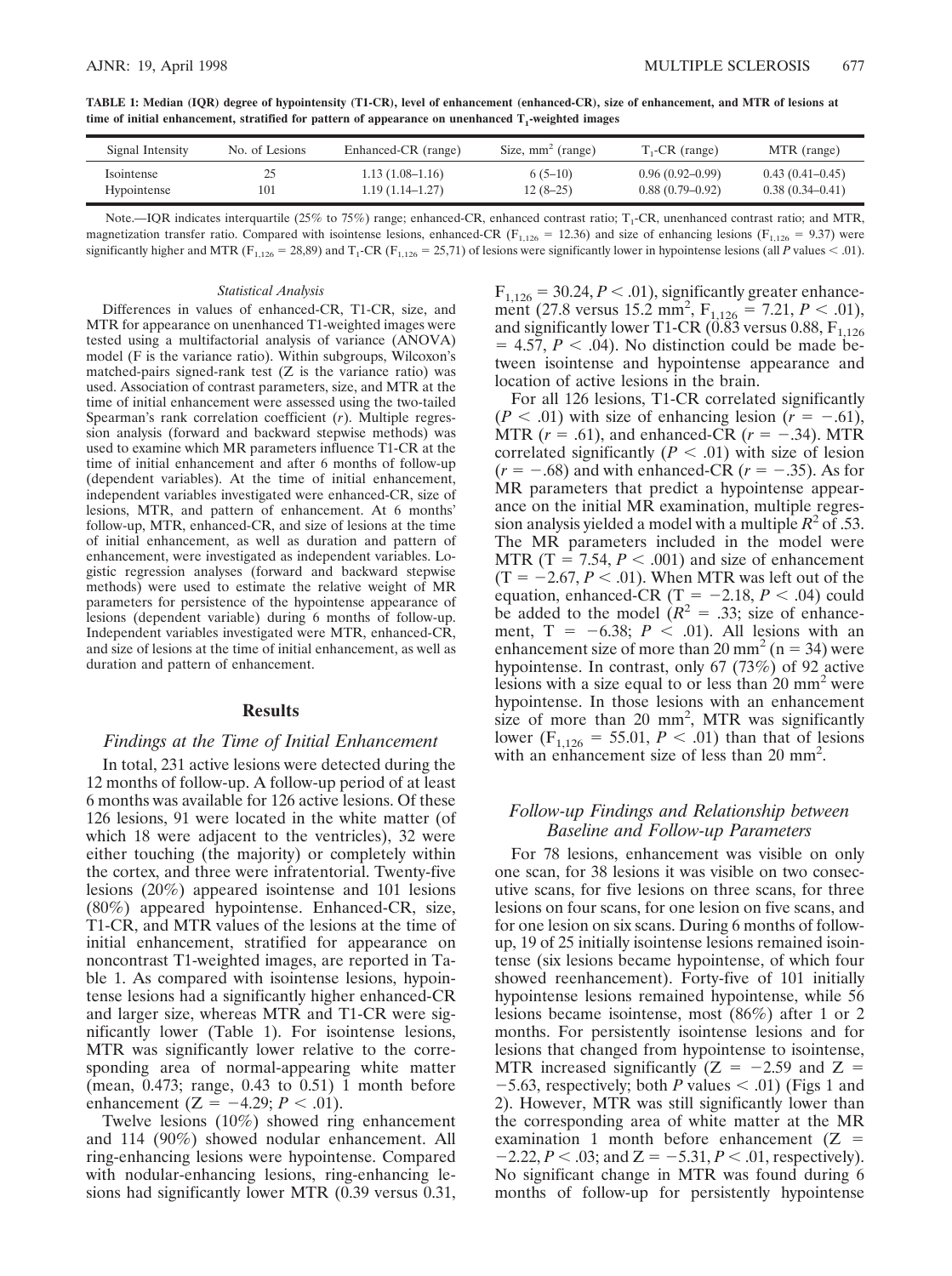

Monthly mean MTR during 6 months follow-up

Fig 1. MR patterns of appearance of MS lesions on noncontrast T1-weighted spin-echo MR images. *1*, pattern D: persistently hypointense ( $n = 45$ ); 2, pattern A: persistently isointense  $(n = 19)$ ; 3, pattern C: temporarily hypointense, returning to isointense during 6-month follow-up period ( $n = 56$ ); 4, pattern B: temporarily isointense, becoming hypointense during 6-month follow-up ( $n = 6$ ). No significant change in MTR was found during 6-month follow-up for persistently hypointense lesions  $(P = .11)$ . For persistently isointense lesions and for temporarily hypointense lesions, MTR increased significantly (both  $P$  values  $<$  .01). For temporarily isointense lesions, of which four reenhanced during follow-up, MTR decreased significantly  $(P = .043)$ .



Fig 2. MR patterns of active MS lesions on unenhanced T1weighted images. During 6-month follow-up after initial enhancement, lesions showed different patterns of appearance on unenhanced T1-weighted images: pattern A, initially isointense lesions remain isointense; pattern B, initially isointense lesions become hypointense; pattern C, initially hypointense lesions become isointense; and pattern D, initially hypointense lesions remain hypointense. In general, changes in appearance on unenhanced T1-weighted images are followed by changes in MTR.

lesions  $(Z = -1.61, P = .11)$  (Fig 1). For persistently hypointense lesions, size decreased significantly after 6 months' follow-up as compared with size at initial time of enhancement (median interquartile):  $19 \text{ mm}^2$  $(9.5 \text{ to } 30.5 \text{ mm}^2)$  versus 11 mm<sup>2</sup> (6 to 18 mm<sup>2</sup>) (Z =  $-3.33, P < .01$ ). For those lesions that changed from isointense to hypointense during follow-up, MTR was significantly lower after 6 months (0.42 versus 0.34,  $Z = -2.02, P = .043$ .

For 115 lesions, follow-up was longer than 6 months (7 to 11 months). In this remaining time, only four lesions changed in appearance on unenhanced T1-weighted images. Three lesions became isointense after appearing hypointense at 6 months. One lesion became hypointense. No significant change in MTR was found after 7 to 11 months' follow-up.

Mean MTR, enhanced-CR, T1-CR, and size at the time of initial enhancement (stratified for pattern of appearance during 6 months of follow-up on unenhanced T1-weighted images) are given in Table 2. Using a logistic regression analysis, we included only the enhancement pattern in a model to predict persistence of hypointense appearance during 6 months of follow-up (Wald =  $4.\overline{3}4$ ,  $P < .04$ ). Seventy-five percent of the ring-enhancing lesions remained hypointense versus 41% of the nodular-enhancing lesions.

## *Findings at 6 Months' Follow-up*

After 6 months, 75 (60%) of the 126 active lesions were isointense and 51 (40%) appeared hypointense. As for the pattern of enhancement, MTR was significantly lower in ring-enhancing hypointense lesions than in nodular-enhancing hypointense lesions (0.36 versus 0.41,  $F_{1,101} = 9.62, P < .01$ ). No distinction was apparent with regard to isointense or hypointense appearance for location of active lesions in the brain.

To predict SI (isointensity or hypointensity) of active lesions at the 6-month follow-up, a model was found with an  $R^2$  of .13, including the following parameters: MTR at the time of initial enhancement  $(T = 3.30, P < .01)$  and duration of enhancement  $(T = -2.00, P < .05)$ . After 6 months, 26 (48%) of 54 lesions with an MTR value lower than 0.39 at the time of initial enhancement had hypointense SI on noncontrast T1-weighted images. In contrast, 25 (35%) of 72 lesions with an MTR value higher than or equal to 0.39 had hypointense SI. After 6 months, 23 (48%) of 48 lesions with an enhancement duration of at least two scans showed hypointense SI on the noncontrast T1-weighted images. In contrast, 30 (38%) of 78 le-

TABLE 2: Median (IQR) level of enhancement (enhanced-CR), MTR, degree of hypointensity (T<sub>1</sub>-CR), and size of enhancing lesions at time of initial enhancement distributed on the basis of pattern of appearance on unenhanced T<sub>1</sub>-weighted images during 6 months of follow-up

| Signal Intensity Pattern   | No. of Lesions | Enhanced-CR (range) | MTR (range)         | $T_{1}$ -CR (range) | Size, $mm2$ (range) |
|----------------------------|----------------|---------------------|---------------------|---------------------|---------------------|
| Isointense to isointense   | 19             | $1.12(1.09-1.15)$   | $0.43(0.41-0.46)$   | $0.96(0.94 - 0.99)$ | $6(5-10)$           |
| Hypointense to isointense  | 56             | $1.21(1.14-1.28)$   | $0.39(0.35-0.41)$   | $0.87(0.79-0.91)$   | $12(8-21)$          |
| Hypointense to hypointense | 45             | $1.19(1.13 - 1.22)$ | $0.37(0.32 - 0.40)$ | $0.88(0.79-0.94)$   | $13(7-30)$          |
| Isointense to hypointense  |                | $1.14(1.06-1.25)$   | $0.43(0.41 - 0.43)$ | $0.93(0.91-0.97)$   | $9(5-10)$           |

Note.—IQR indicates quartiles (25% to 75%); enhanced-CR, enhanced contrast ratio;  $T_1$ -CR, unenhanced contrast ratio; and MTR, magnetization transfer ratio.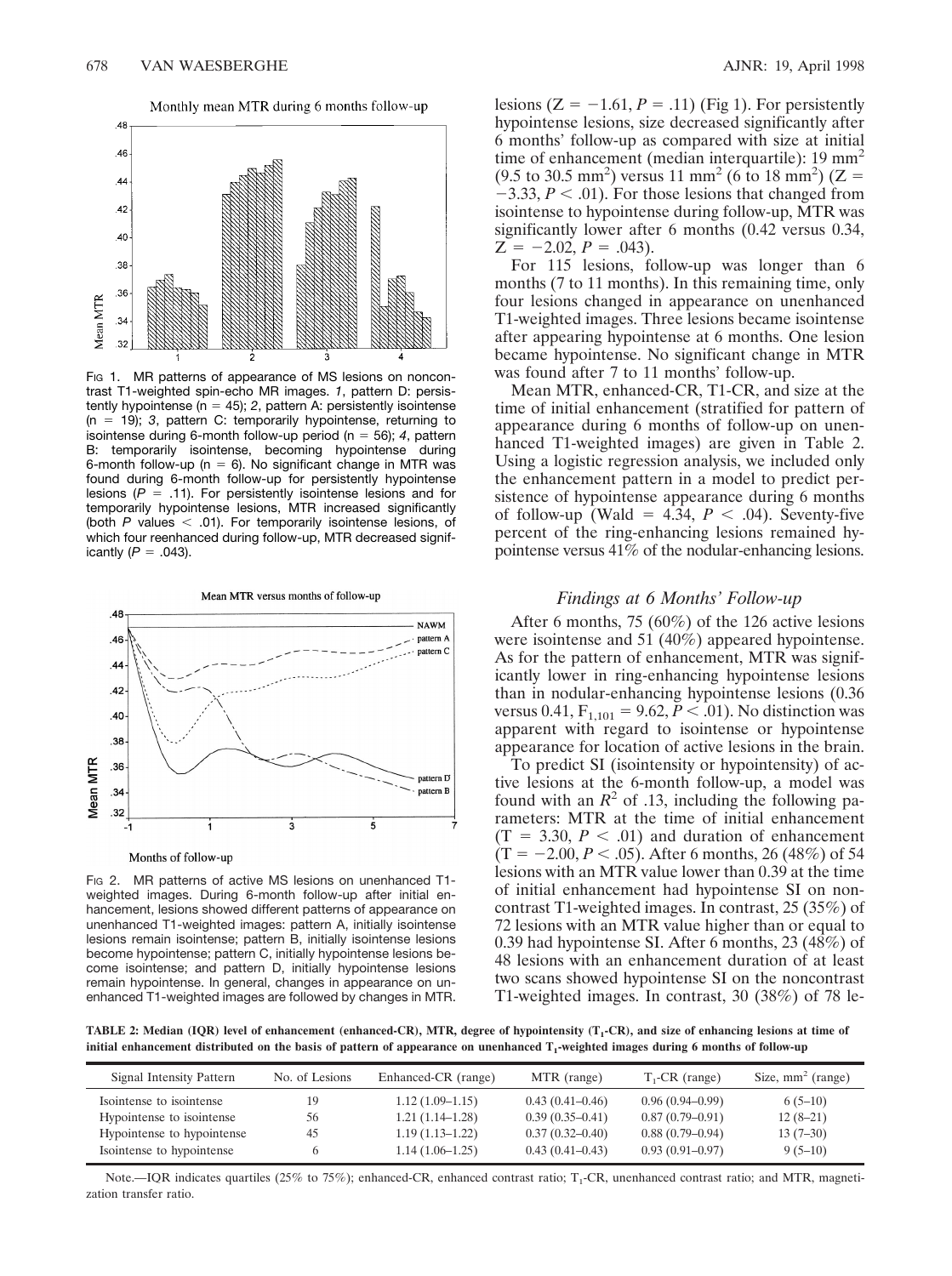sions with an enhancement duration of only one scan showed hypointense SI. For those lesions with an enhancement duration of at least two scans, MTR was significantly lower at 6 months' follow-up than that in lesions showing enhancement during only one scan  $(F<sub>1.126</sub> = 5.00, P < .03).$ 

## *Appearance on T2-Weighted Images*

Eight lesions (6%) had no visible hyperintense signal on corresponding T2-weighted images at the time of initial enhancement. All of these lesions appeared isointense with surrounding white matter. Seventeen active lesions (13%) were not visible on the T2 weighted images at 6 months' follow-up. Seven of these lesions remained isointense and 10 changed from hypointense to isointense during follow-up. Seventeen active lesions, of which four showed ringenhancement, had visible hyperintense signal on T2 weighted images 1 month before enhancement.

# *Change in Enhancement Pattern during Follow-up*

Thirty-eight lesions enhanced during at least two examinations. Ninety-two percent of these lesions occurred in three patients (one with relapsing-remitting disease and two with secondary-progressive disease) with EDSS scores above 4.0 (range, 4.5 to 7.0). Of these 38 lesions, 11 changed from nodular to ring enhancing in appearance during follow-up. After adding "secondary" ring-enhancing lesions to the ringenhancing lesions at the time of initial enhancement, the predictive value for persistence in hypointense appearance of the total group of ring-enhancing lesions increased slightly and became more significant (Wald =  $6.13, P = .013$ ). Seventy-eight percent of this group of ring-enhancing lesions appeared hypointense at 6 months' follow-up. Two of 11 secondary ring-enhancing lesions were already visible as hyperintense lesions on T2-weighted images 1 month before enhancement.

# *Comparison of Patients with Relapsing-Remitting versus Secondary-Progressive MS*

The percentage of active lesions that appeared hypointense on corresponding unenhanced T1-weighted images was almost equal for patients with secondaryprogressive and relapsing-remitting MS (84% versus 79%, respectively). In patients with secondaryprogressive disease, enhanced-CR was significantly higher ( $F_{1,233} = 11.55$ ,  $P < .01$ ) and T1-CR was significantly lower ( $F_{1,233} = 5.56, P < .02$ ) than that in patients with relapsing-remitting disease.

In relapsing-remitting MS, 61% of all initially hypointense lesions became isointense after 6 months, compared with only 48% in secondary-progressive MS (neither difference statistically significant). Twenty-two percent of all active lesions remained isointense in patients with relapsing-remitting MS, as compared with 11% in those with secondary-progressive

MS. All lesions that changed from isointense to hypointense occurred in the secondary-progressive group of MS patients. Compared with patients with relapsing-remitting disease, duration of enhancement was significantly longer ( $F_{1,124} = 27.12, P < .01$ ) and T1-CR at 6 months was significantly lower ( $F_{1,124}$  = 9.06,  $P < .01$ ) in patients with secondary-progressive MS. At 6 months, 47% of all active lesions were hypointense in secondary-progressive MS, compared with 31% in relapsing-remitting MS.

## **Discussion**

In this study, the majority of active lesions appeared slightly to significantly hypointense at the time of initial enhancement. Our results correspond indirectly with results of other studies (4, 13). Comparing MR enhancement patterns with both MTR and SI on unenhanced T1-weighted MR images, a mean MTR of 0.32 (range, 0.29 to 0.41) was found for homogeneous enhancing lesions by Hiehle et al (4) (MTR of white matter not indicated). In another study (13), nodular-enhancing lesions were not assessed for hypointensity on unenhanced T1-weighted images; however, mean MTR of nodular-enhancing lesions (0.30) was similar to that of slightly hypointense lesions (0.31) studied on noncontrast T1-weighted images. Regarding ring-enhancing lesions, earlier studies (4, 13) found strongly decreased MTR values and all lesions appeared hypointense on T1-weighted images, which is in accordance with our results. With regard to ring-enhancing lesions, it was suggested that they represented reactivated (older) MS lesions (13). We found a T2 lesion 1 month before enhancement in only 33% of ring-enhancing lesions and in 18% of the 11 secondary ring-enhancing lesions. This indicates that ring enhancement may be the first manifestation of new activity or may be a change in enhancement morphology over time, and that ring enhancement is not restricted to reactivation of older MS lesions alone.

During 6 months of follow-up, we found that active lesions conform to different patterns of appearance on unenhanced T1-weighted images. In pattern A, initially isointense lesions remained isointense (15%, Fig 3); in pattern B, initially isointense lesions became hypointense (5%); in pattern C, initially hypointense lesions became isointense (44%, Fig 4); and in pattern D, initially hypointense lesions remained hypointense (36%, Fig 5). In general, all patterns described for active lesions on unenhanced T1-weighted images were also found for changes in MTR values. Regarding pattern B, one should take into account that four lesions reenhanced during follow-up. This phenomenon, that some initially enhancing lesions become reactivated, reenhancing some time later in their evolution, has also been described by other investigators (14). Because no data earlier than 1 month before enhancement were available, we focused on all active (enhancing) lesions, and no distinction could be made between newly enhancing and reenhancing lesions. Although there are no longitudinal studies on the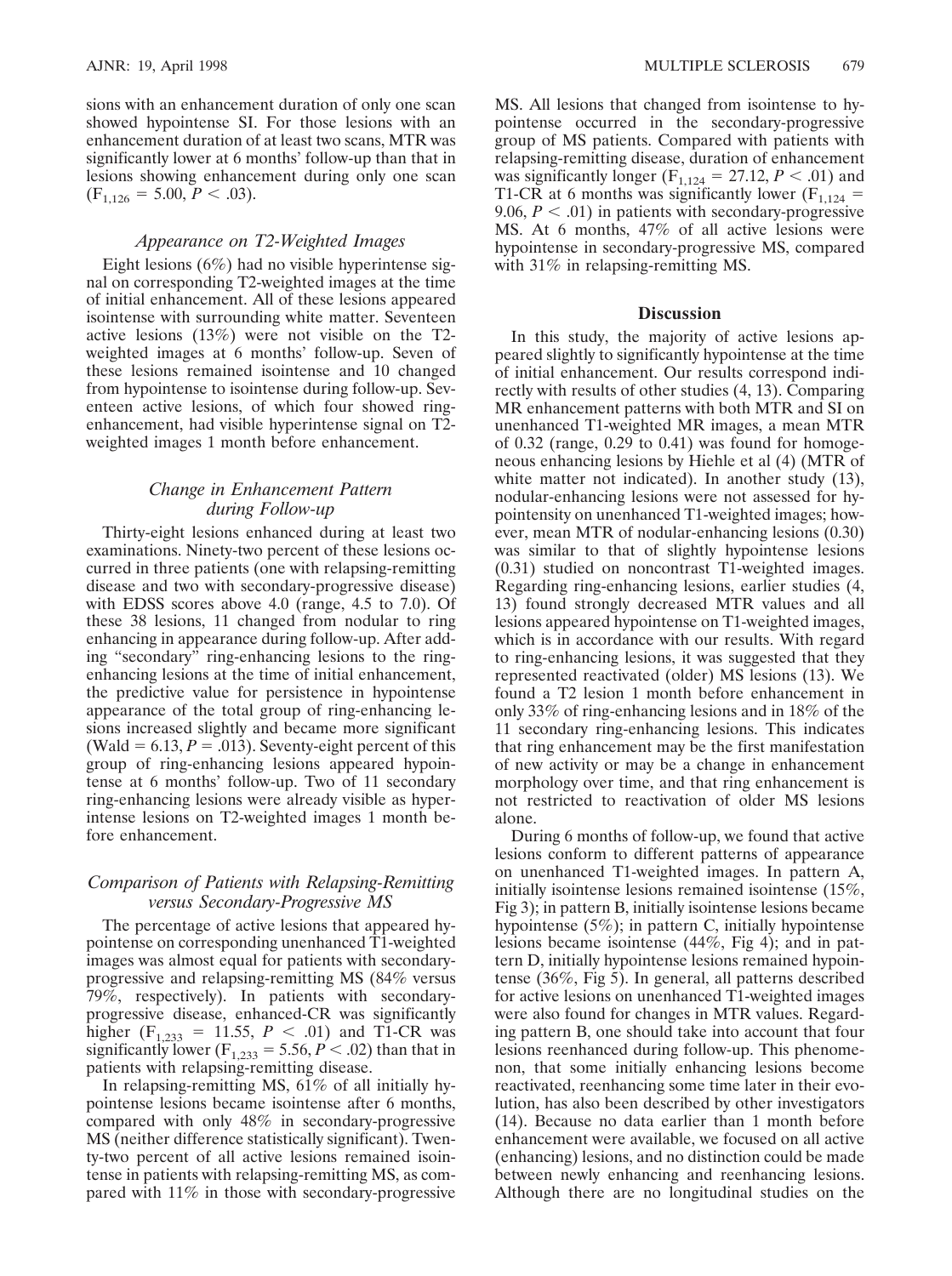

FIG 3. Contrast-enhanced T1-weighted (500/15/2) image (*A*) versus corresponding unenhanced T1-weighted (500/15/2) images at the time of initial enhancement (*B*) and after 6 months (*C*). Both enhancing lesions appear isointense at the time of initial enhancement and remain isointense during 6 months of follow-up, resembling pattern A.



FIG 4. Contrast-enhanced T1-weighted (500/15/2) image (*A*) versus corresponding unenhanced T1-weighted (500/15/2) images at the time of initial enhancement (*B*) and after 6 months (*C*). One enhancing lesion is visible on *A*, which appears severely hypointense at the time of initial enhancement (*B*), while after 6 months it has disappeared (*C*), resembling MR pattern C. In this lesion, MTR increased from 0.39 at the time of initial enhancement to 0.45 after 6 months.

follow-up of active lesions regarding SI on unenhanced T1-weighted images, three studies have described serial MTRs in active lesions during 3 to 12 months of follow-up  $(9-11)$ . In two of these studies (9, 11), all active lesions showed a rapid restoration of MTR values after a marked reduction in MTR at the time of initial enhancement, and it was suggested that this increase in MTR during follow-up may be related to remyelination. In our study, this pattern resembles pattern C, temporary hypointense lesions. In the other study (10), lesions with a moderate decrease in MTR returned to normal, and those lesions that showed a deep decrease in MTR did not return to normal, although MTR did increase. It was suggested that the first pattern was associated with inflammation and slight demyelinating changes followed by remyelination. The other pattern was associated with strong demyelination and incomplete remyelination. In comparison with these studies, we observed two additional patterns: that lesions with an initial deep decrease in MTR may show a rapid restoration in MTR and may return to a normal appearance on T1-weighted and MT images, or they do not recover at all (no increase in MTR values).

Recently, different patterns of lesional abnormalities have been distinguished in the formation of MS plaques, including demyelination with no or only minor loss of oligodendrocytes, myelin destruction with concomitant and complete destruction of oligodendrocytes, and severely destructive lesions with loss of myelin, oligodendrocytes, axons, and astrocytes (15). Although the histopathologic substrate of the MR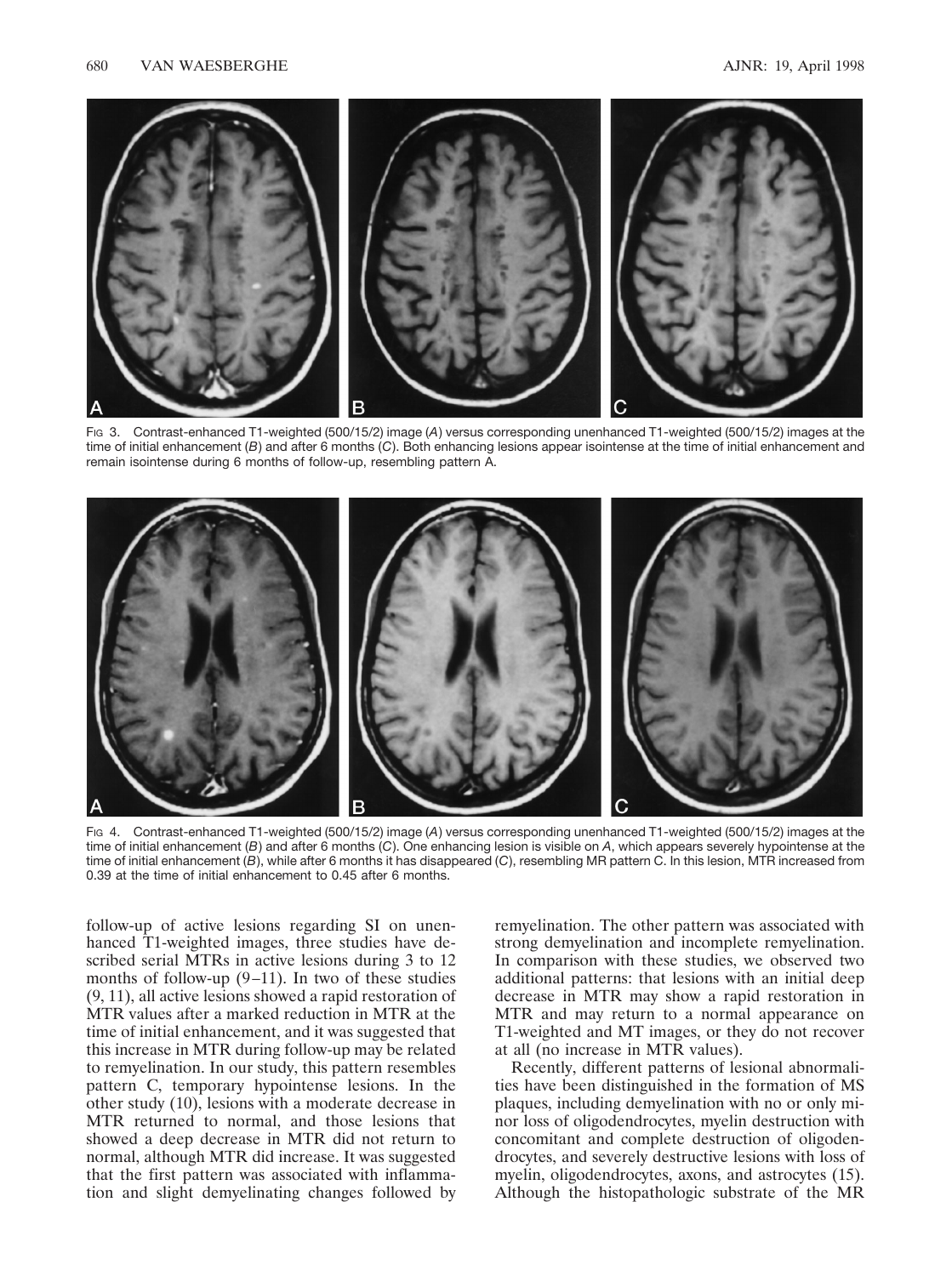

FIG 5. Contrast-enhanced T1-weighted (500/15/2) image (*A*) versus corresponding unenhanced T1-weighted (500/15/2) images at the time of initial enhancement (*B*) and after 6 months (*C*). The enhancing lesion visible on *A* remains hypointense during 6 months of follow-up, resembling MR pattern D. During 6 months of follow-up, MTR was 0.30 in this lesion.

parameters studied is still vague, we will attempt to interpret the development of new MS lesions on MR images in light of the above-mentioned histopathologic patterns.

In MR pattern A, probably only minor demyelination occurs and may even be purely edematous or inflammatory in nature (16). These isointense lesions may represent the less aggressive lesions, as evidenced by the significantly lower enhanced-CR and size than that of hypointense lesions. The fact that MTR was slightly lower than the MTR of a corresponding area of white matter before enhancement may be related to inflammatory infiltration accompanied by edema and only minor demyelination, which is in accordance with findings in experimental allergic encephalomyelitis (7). Furthermore, a recent study comparing spectroscopy with MTR suggested that small changes in MTR relative to MTR of white matter may reflect inflammatory changes and edema (17), which is also in accordance with our suggestion. In our study, MTR increased in isointense lesions after 6 months, which was probably due mainly to resolution of edema. Pattern B occurred quite infrequently, and since 66% reenhanced during follow-up, we do not believe this pattern represents a separate entity.

In temporary hypointense lesions (MR pattern C), demyelination with no or only minor loss of oligodendrocytes, accompanied by edema, may occur. In these lesions, MTR strongly increases during follow-up, which may be related to remyelination (11, 18–20) in the presence of preserved oligodendrocytes and to a lesser extent by resolution of edema. Interestingly, MTR of these lesions was still significantly lower than MTR in corresponding white matter 1 month before enhancement, which may be related to abnormal myelin density after remyelination (18, 19). Persistently hypointense lesions (MR pattern D) may histopathologically reflect myelin destruction with concomitant destruction of oligodendrocytes or severely destructive lesions with loss of myelin, oligodendrocytes, axons, and astrocytes. In these lesions, no change or even a further decrease in MTR was found. We speculate that the loss of oligodendrocytes parallels a deficit in available repair mechanisms and leads to axonal loss and persistent functional loss. The pathology of such chronic black holes (3) supports the use of these lesions as surrogate markers of persistent deficits (2). Ring-enhancing lesions may represent the most destructive lesions, given the fact that 75% of them remained hypointense after 6 months' follow-up (Fig 6) and that MTR was significantly lower in these lesions than in homogeneously enhancing lesions, which is in accordance with an earlier study  $(21)$ .

Almost all enhancing lesions were accompanied by a hyperintense lesion on the corresponding T2 weighted images. After 6 months' follow-up, some hyperintense lesions disappeared. Half of these lesions changed from hypointense to isointense on unenhanced T1-weighted images during the 6-month follow-up period. In line with an earlier speculation, remyelinated lesions may return to an isointense appearance on T2-weighted images, indicating that in some cases remyelination may result in complete repair.

To find MR parameters that predict a hypointense appearance on unenhanced T1-weighted images at the time of initial enhancement, multiple regression analysis was performed. MTR was the biggest contributor, which was of no surprise, given the high correlation between T1 relaxation time and MTR found in an earlier study (21). Regarding MR parameters on enhanced T1-weighted images, size of enhancement and intensity of enhancement (T1-CR) were found to predict hypointense appearance at the time of enhancement as follows: the larger the size of the lesion or the higher the level of enhancement, the lower the hypointense contrast ratio. At 6 months' follow-up, only a weak model was found that was predictive of hypointense appearance. Contributors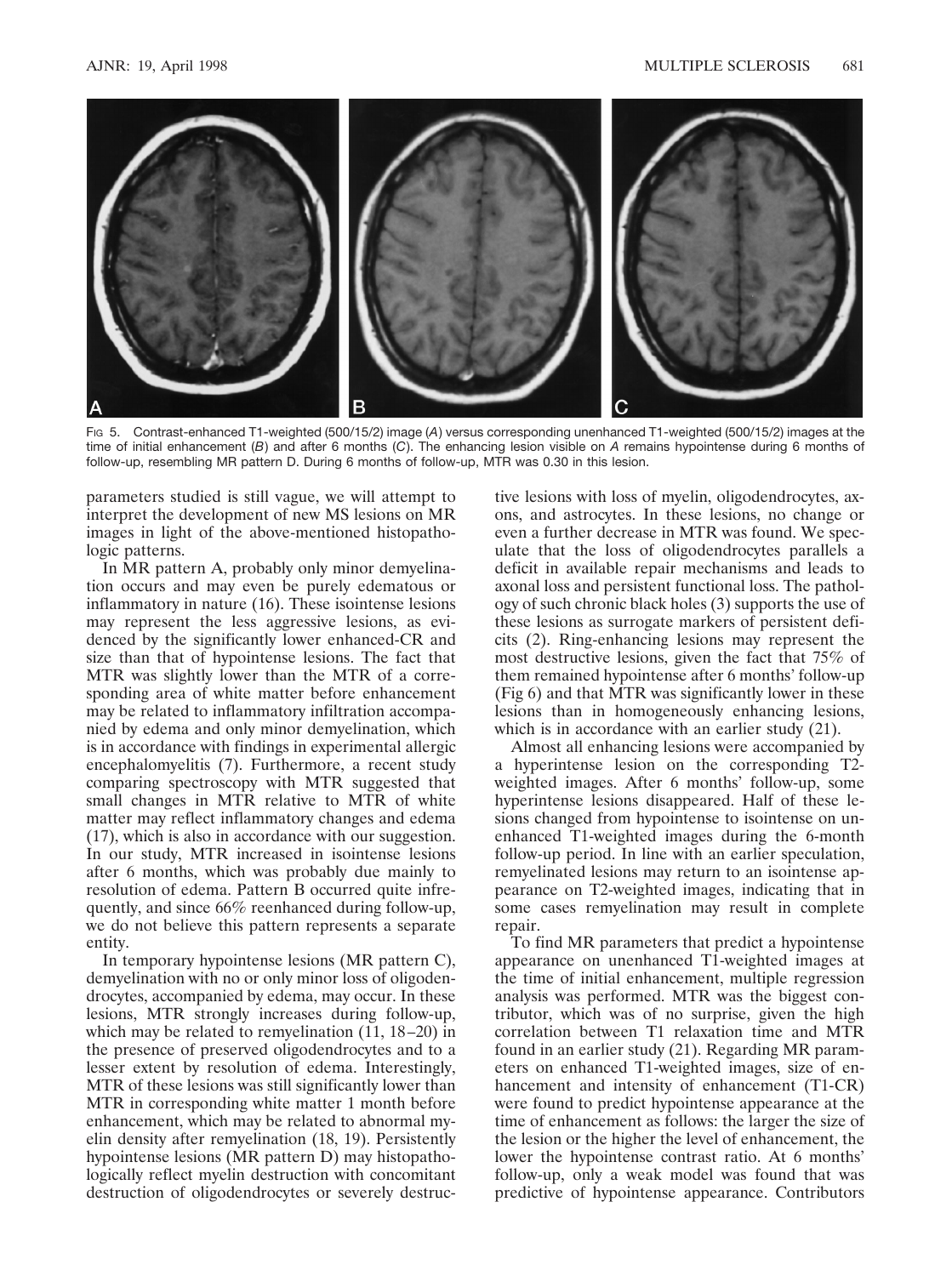Fig 6. Contrast-enhanced T1-weighted (500/15/2) image (*A*) versus corresponding unenhanced T1-weighted (500/15/2) images at 1 month before enhancement (*B*), at the time of initial enhancement (*C*), and after 6 months (*D*). On *A*, one ringenhancing and one homogeneously enhancing lesion are visible. Both lesions are hypointense on the corresponding unenhanced T1-weighted image (*C*), but not 1 month before enhancement (*B*). After 6 months, both lesions are still visible as hypointense lesions (*D*), resembling MR pattern D.



were MTR at the time of enhancement and duration of enhancement. Because we considered it more important to detect MR parameters, which predict persistence of hypointense lesions, we also compared patterns C and D by logistic regression analysis. Only the pattern of enhancement was found to be a (weak) contributor: ring-enhancing lesions become persistently hypointense more often than nodular-enhancing lesions do.

Although the number of MS patients studied was small, we looked at differences between those with relapsing-remitting and secondary-progressive disease. In accordance with an earlier study, in which more T2 changes were accompanied by T1 changes in secondary-progressive MS than in relapsing-remitting MS (2), we found that more enhancing lesions remain hypointense after 6 months' follow-up in secondaryprogressive MS than in relapsing-remitting MS. This suggests that enhancing lesions are more destructive in secondary-progressive disease, as supported by the significantly higher enhanced-CR and lower T1-CR in these lesions.

A 6-month period for follow-up is arbitrary and perhaps short, but the majority of lesions that changed in appearance on unenhanced T1-weighted images did so in the first 2 months after enhancement.

Furthermore, only four lesions changed in appearance during 6 to 11 months of follow-up.

When the above assumptions are further supported, differentiation in MR patterns of enhancing lesions on noncontrast T1-weighted images may well serve as a putative outcome parameter in future treatment trials. One could then study whether treatment efficacy is based on protection against blood-brain barrier disruption, prevention of demyelination, or induction of remyelination by comparing percentages in patterns of appearance on unenhanced T1 weighted images between the treated and untreated arms of the study. In a clinical setting, detection of large, persistent, ring-enhancing lesions in patients would be a poor prognostic sign.

## **Conclusion**

We found that the majority of enhancing lesions appear slightly to significantly hypointense on unenhanced T1-weighted images, and we observed two types of evolution regarding the hypointense appearance during follow-up: temporary and persistently (chronic) hypointense MS lesions. Furthermore, only ring enhancement is a predictive MR parameter (although weak) for persistence of hypointense lesions.